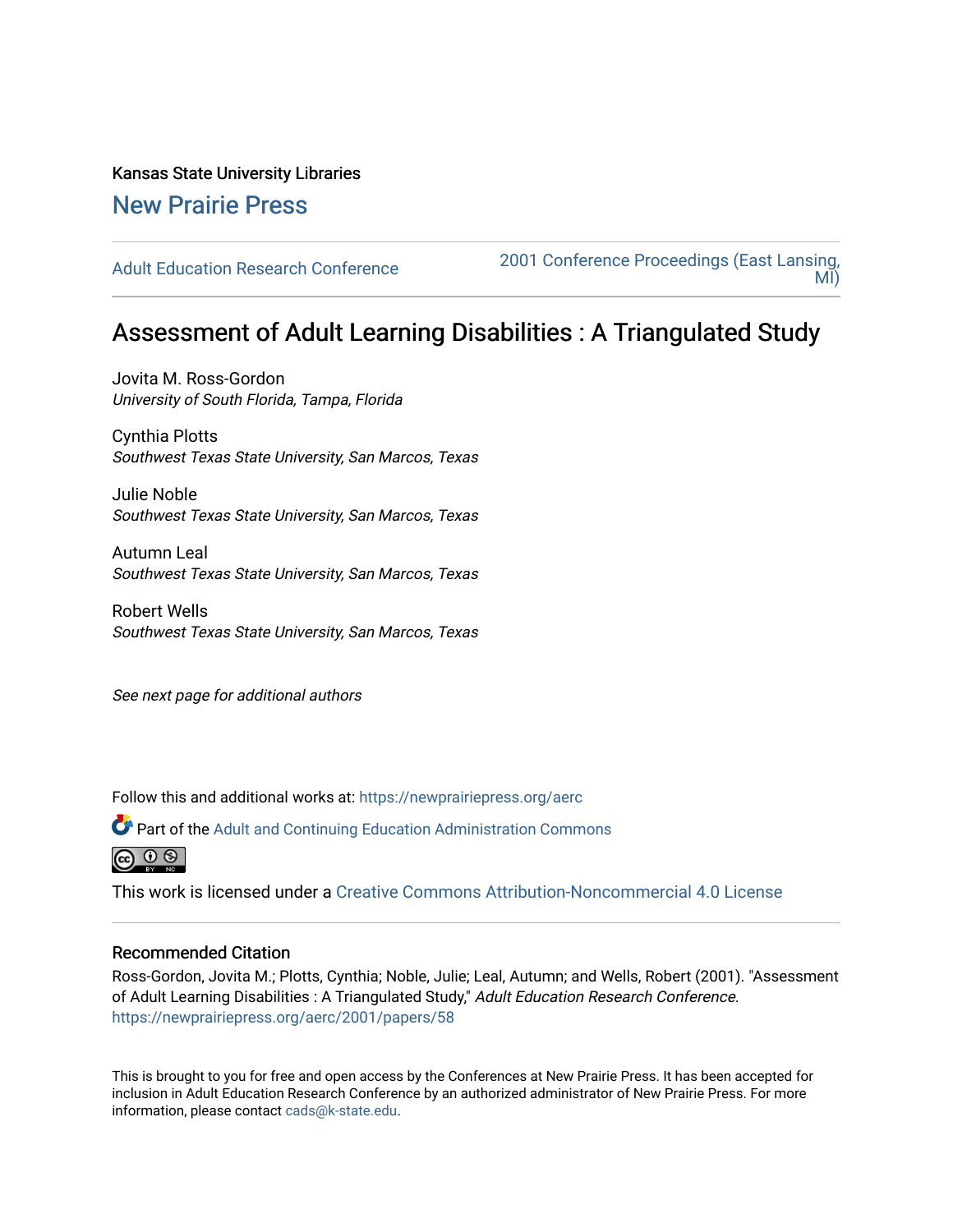# Author Information

Jovita M. Ross-Gordon, Cynthia Plotts, Julie Noble, Autumn Leal, and Robert Wells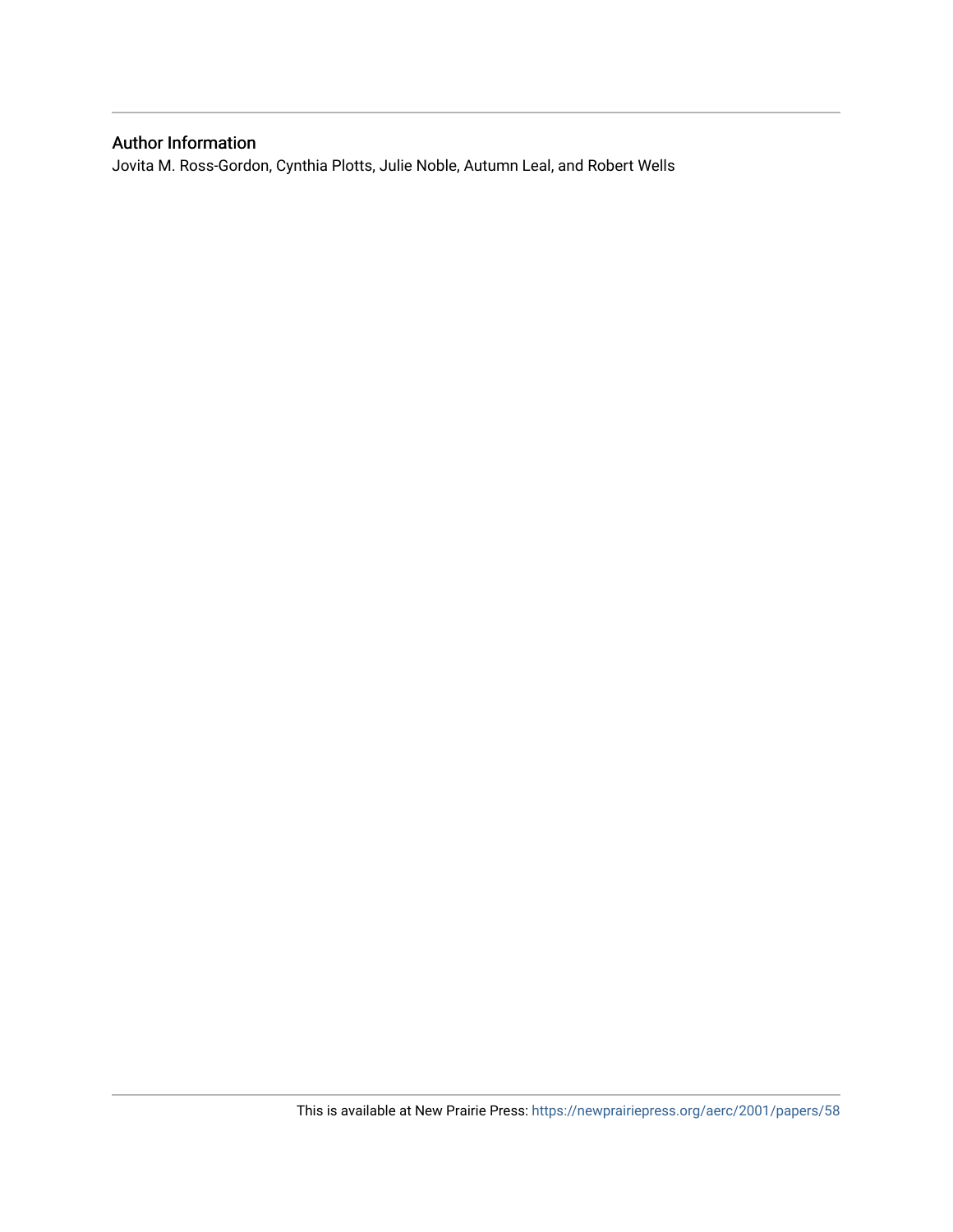#### **Assessment of Adult Learning Disabilities : A Triangulated Study**

Jovita M. Ross-Gordon (University of South Florida, Tampa, Florida) Cynthia Plotts, Julie Noble, Autumn Leal, and Robert Wells (Southwest Texas State University, San Marcos, Texas)

**Abstract: Three sources of quantitative and qualitative data were collected and analyzed by a team of five researchers to discover how different players experienced and made meaning of the evaluation process for adults thought to have learning disabilities.** 

#### **Purpose**

Wide variation exists in the scope and nature of learning disability (LD) assessments conducted in public secondary schools, colleges and universities, and in the private sector (Carlton  $\&$ Walkenshaw, 1991). For example, special education guidelines for high school students allow for very limited re-evaluation for eligibility for services, resulting in documentation that may not meet criteria of postsecondary institutions (Gregg, Scott, McPeck and Ferri, 1999 ). Many evaluators, most of whom are school psychologists or clinical psychologists, have had minimal training in adult LD and have little knowledge of the 1990 *Americans with Disabilities Act* and Section 504 of the 1973 *Rehabilitation Act*, which have major implications for accommodating the needs of postsecondary and adult students with LD. As a result, adult learners seeking appropriate assessment for LD may face a frustrating and/or expensive process. This study was intended to investigate the range of experiences related to assessment of adults for LD from multiple perspectives. Information about such experiences can lead to the development of assessment services that better meet the needs of adults suspected or known to have LD.

#### **Perspectives or Theoretical Frameworks**

The literature on assessment of adults with LD is limited in scope and does not reflect a common theoretical perspective. One influence contributing to the wide range of the perspectives is the divergent range of disciplines taking interest in this topic. K-12 special educators and LD specialists are likely to focus on "transitional" services and, following guidelines associated with the Individuals with Disabilities Education Act, are likely to use discrepancy criteria whose legitimacy is debatable when applied to adults (Brackett & McPherson, 1996). Neuropsychologists focus on indicators of differences in brain anatomy or function presumed to underlie cognitive processing difficulties (Riccio & Hynd, 1996). Specialists in vocational rehabilitation are concerned with criteria related to severity of the disability and its impact on areas of job-related functioning (Koller & Holliday, 1998). Adult educators are likely to be concerned with identifying appropriate screening techniques and translating evaluation reports into appropriate educational strategies (Ross-Gordon, 1998; Screening for adults with LD, 1995). None of these perspectives, however, gives voice to the challenges faced by adults and their professional advocates as they seek appropriate and affordable evaluation services or to the ways in which these individuals make sense of the evaluation experience. This research was intended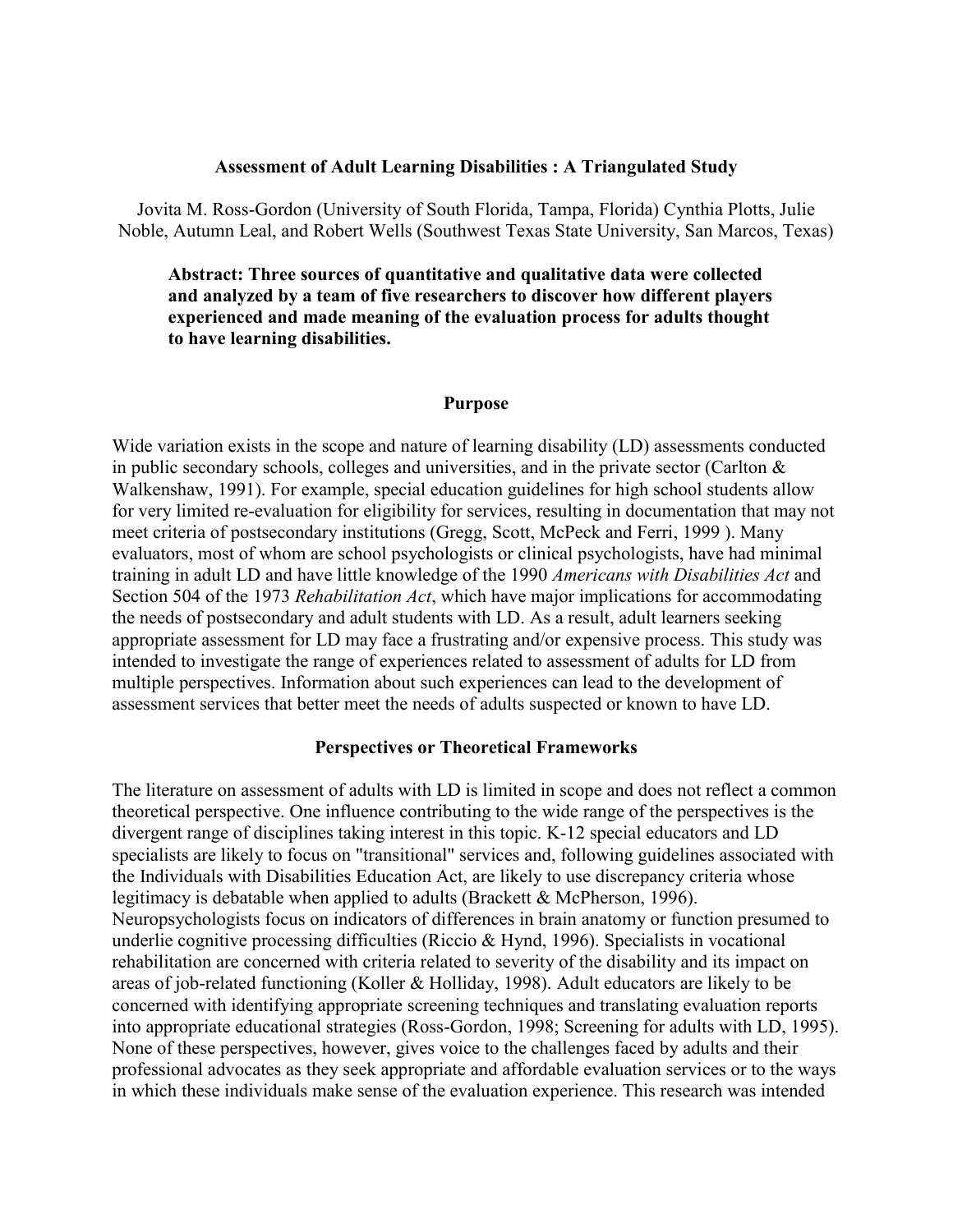to address that deficit, aiming to apply a phenomenological perspective to uncover how different players experienced and made meaning of the evaluation experience.

#### **Research Design**

In keeping with the phenomenological research tradition (Holstein and Gubrium, 1994) a key component of the research involved individual interviews, transcribed and analyzed inductively to allow both a description of the phenomenon -- the evaluation experience - and analysis of the meanings attributed to this experience by participants. Interviews averaging one hour were conducted with seven college students, three adults participating in Adult Basic Education or GED programs, and eight teachers in ABE/GED programs. Each interview transcript was independently coded by at least two members of a five-member research team before the two coders met to arrive at coding consistency. In addition to the triangulation of perspectives provided by using three different groups of informants and a team of researchers, methodological triangulation provided another means of enhancing the trustworthiness of the study's findings. Surveys, analyzed using descriptive statistics for quantitative items and inductive analysis for open-ended items, were administered to larger groups of college students (42) and adult education providers (59 ) from whom the interview participants were selected.

#### **Findings and Conclusions**

#### *Adult Education Provider Data*

Most respondents worked in programs serving more than one type of adult education student, including GED (69%) and ESL (51%) and ABE (47%) students. The eight interviewees represented a wide range of experience, ranging from less than one year to more than 25 years.

Adult education providers' estimates of the proportion of students having LD ranged from 0% to 80 %, with an average estimate of 22%. This compares to estimates in the adult literacy literature ranging from10% to 80% (Ryan & Rice, 1993). National Adult Literacy Survey (NALS) selfreport data indicate that 3% of adults overall and 15-20% of those with less than eighth grade education identify themselves as having LD (Vogel, 1998). When survey participants were asked to identify the number of students in their programs formally diagnosed with LD, a very different picture emerged. Thirty-six percent of survey respondents gave no response to this item. Of those who did respond, 45% indicated they knew of no such students. The remaining 55% gave figures ranging from 1 to 40, with a modal response of one.

The remaining questionnaire items and interview questions focused on the heart of the project identifying current practices with regard to LD evaluation of adults in their programs. Only 15 of the 59 respondents surveyed reported making referrals for LD diagnosis. Those who had made referrals were asked to describe their level of satisfaction with the evaluation process as well as to estimate the satisfaction level of the students involved. Just over half of the 13 respondents with students who completed an evaluation reported a moderate level of satisfaction; only two indicated a high level of satisfaction. The reason for dissatisfaction ranked highest was inadequate feedback following the evaluation process. Interview data corroborated the survey in this area.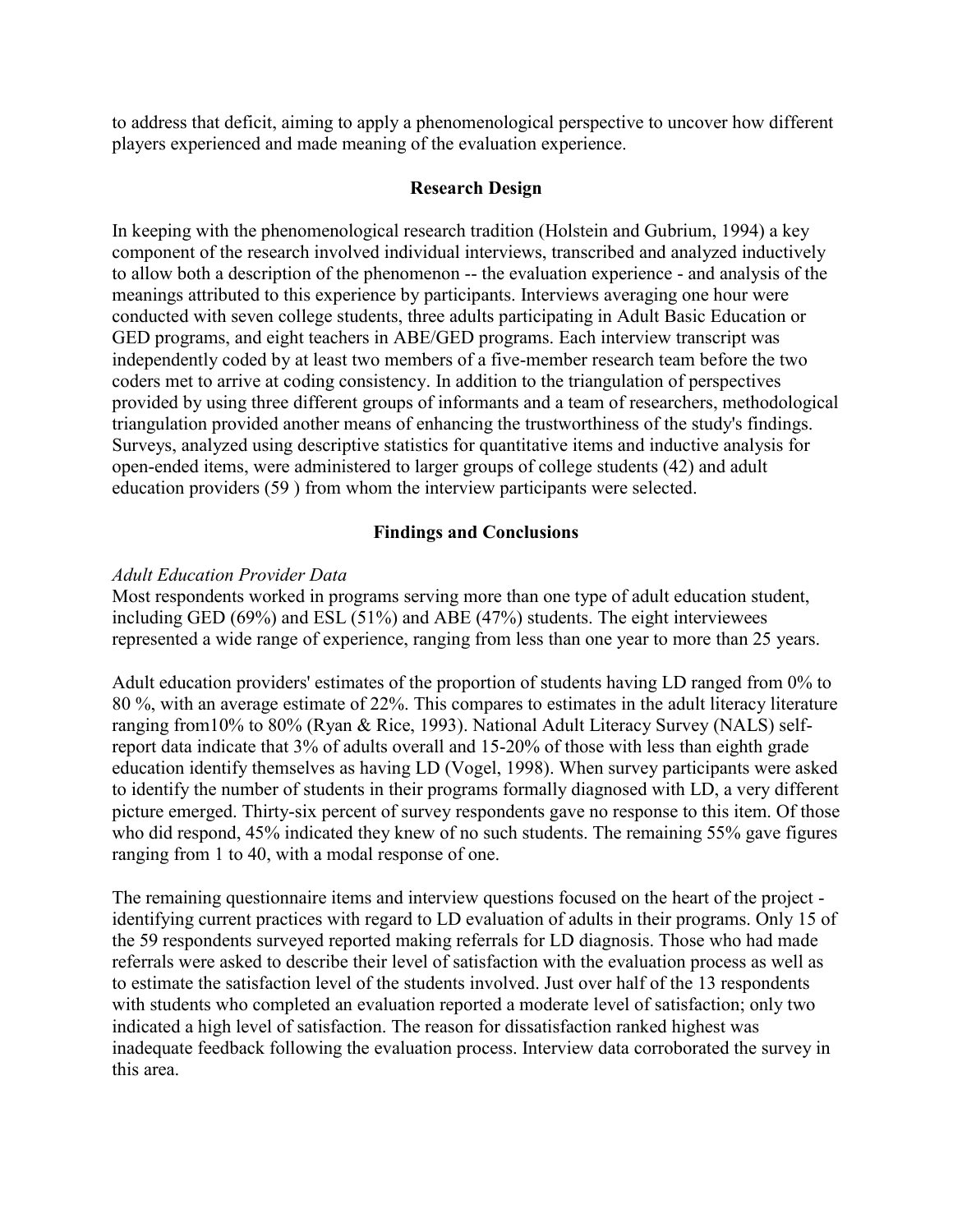| J.R    | So nobody's told her yet?                                                                                                                       |
|--------|-------------------------------------------------------------------------------------------------------------------------------------------------|
| Janet: | And I'm in an awkward position, you know. Well, you really<br>need to call TRC. You don't have a copy? Some of them don't<br>have a copy of it. |
| J.R.   | You've gotten one and they haven't?                                                                                                             |
| Janet  | Yes, and boy, do I feel funny. And I'm not qualified. I mean I<br>can barely understand it.                                                     |

More common was the situation in which obstacles prevented evaluation. Inductive analysis of an open-ended questionnaire item asking the biggest challenge to getting students evaluated for LD revealed several key challenges:

- Lack of awareness regarding indicators of LD
- Lack of access to screening tools and training in their use
- Lack of access to diagnostic services
- Lack of funds for evaluation

Similarly, those interviewed described numerous barriers that made them less likely to refer students for evaluation, including uncertainty regarding when and how to raise the question of evaluation with students, where to refer adult students for an age-appropriate evaluation, and limited options for students of limited financial means.

| Sally  | Plus, I'm not sure exactly You know, if you asked me to<br>name some person or some place where they did [evaluate]<br>adults, I don't even know.                                                                                                         |
|--------|-----------------------------------------------------------------------------------------------------------------------------------------------------------------------------------------------------------------------------------------------------------|
| Donald | I had an issue with one student about three years ago, where<br>he tried to secure an evaluation through a diagnostician. And<br>he came back and said that it was going to cost him \$150.<br>And I said, are you going to pay for that? And he said no. |

### *College Student Data*

Two hundred thirty students documented as LD by the University Office of Disability Services (ODS) were mailed anonymous surveys through that office. Forty-two responses were received and seven volunteers were interviewed. Respondents ranged in age from 18 to 50 with a mean age of 28. Seventy-six percent were female, 55% were diagnosed after age 18. Seven students were interviewed, including two males and five females. Five were older than 25; all were white. Significant themes surfacing in the interviews related to (a) frustration with the evaluation process, (b) a lack of understandable feedback from the evaluator, and (c) the emotional impact of being diagnosed.

*Frustration.* Frustration with the process sprang from difficulties in finding evaluators, long waits for evaluation appointments and results, and the inability to obtain desired instructional accommodations until the process was completed. Tabitha reported: "That was probably February of 1994, and it was probably December of 1994 before I actually did get my diagnosis. Bob described his experience: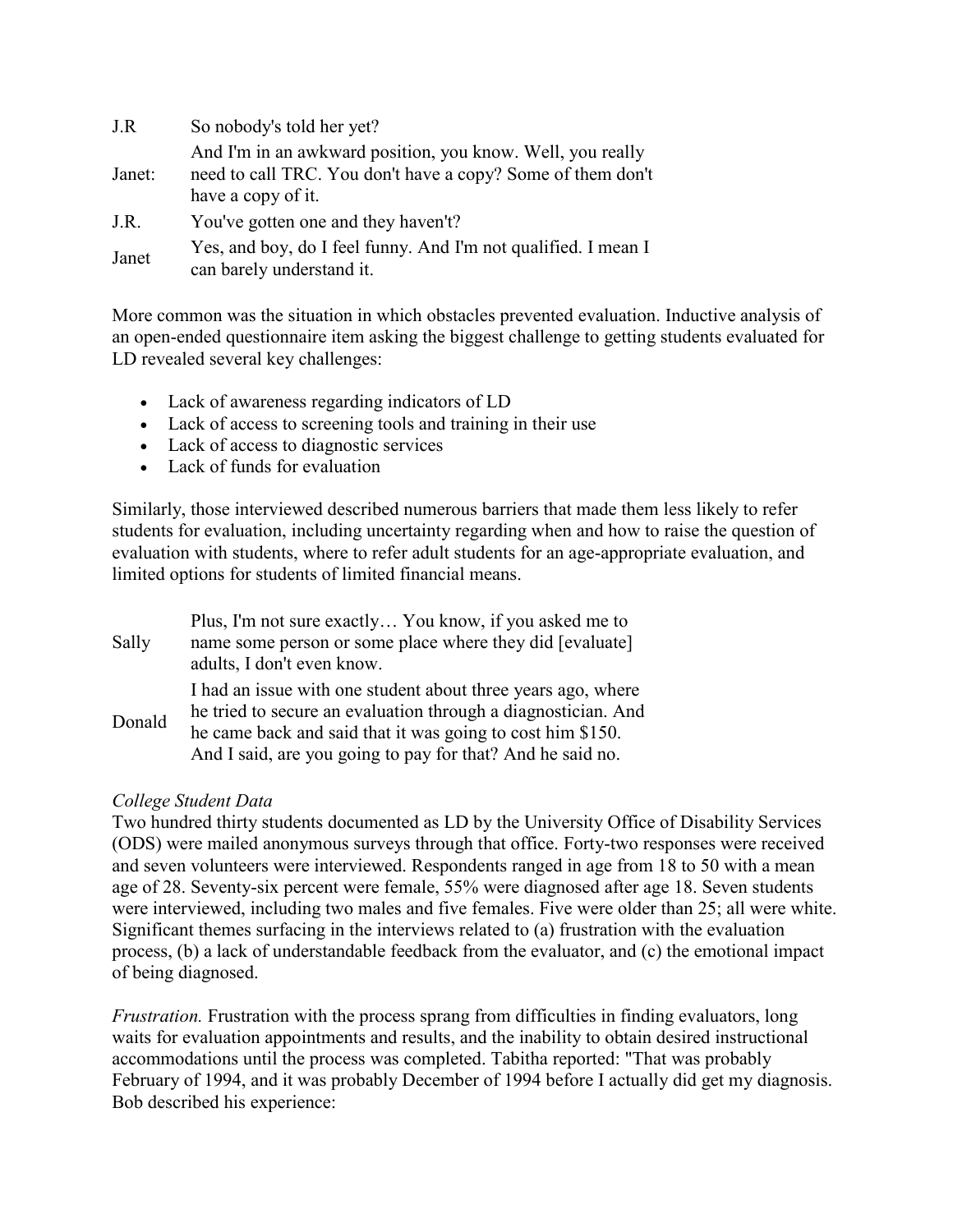*So I called a couple of places and, you know, they wanted to get you and test you, but first they wanted a lot of counseling and stuff like that, and it was just a bunch of hoops again to jump and try to get my insurance to pay for it. Well, finally, after making, without exaggeration, probably 10-15 phone calls, finally somebody gave me a referral to GT I called her up and she said "Yes, I do test adults.*

*Lack of Interpretable Feedback.* Several of the students interviewed described their frustrations with the quality of feedback, including Tina as reported below:

| TINA.       | I got a written report and my written report went to ODS<br>[Office of Disability Services]. I'm sure I've got it<br>somewhere. |
|-------------|---------------------------------------------------------------------------------------------------------------------------------|
| J. R.       | Did you find it was understandable when you went back<br>and read it?                                                           |
| <b>TINA</b> | No, I didn't understand it hardly at all, so, once again I went<br>up there and had it deciphered for me.                       |

Yet, Tina was more successful than some in getting an explanation. Harriet was not so fortunate.

| C. P.   | But, did anyone talk with you personally and tell you about<br>the test results and how you performed? |
|---------|--------------------------------------------------------------------------------------------------------|
| Harriet | No.                                                                                                    |
| C.P.    | Okay. Was that in any way bothersome to you?                                                           |
| Harriet | No, cause I'm used to that.                                                                            |

*Emotional Impact of Being Evaluated.* The students interviewed expressed varying feelings following the evaluation process. A common reaction was that of relief at finally having an explanation for one's learning problems. As Tabitha put it:

*It was very helpful because it was the first time that I felt normal, but it helped me understand a lot of problems that I had had for years….* 

But, the reaction was not always purely positive, as expressed by Yolanda:

*And that was really hard, as an older student, to be able to accept that, within my own heart and soul, and to acknowledge that I had some different styles than other people. It was very humbling. Very humbling!*

Unlike the concerns expressed by adult education program providers and one of the three GED learners, issues of evaluation cost were not generally a concern for the college learners, although satisfaction with the evaluation process was inversely related to evaluation cost. This can probably best be explained by data indicating that college students generally did not bear the direct cost of their assessment. Costs were variably covered by insurance, parents, TRC, and in one case services were donated by a psychologist who had evaluated the student's child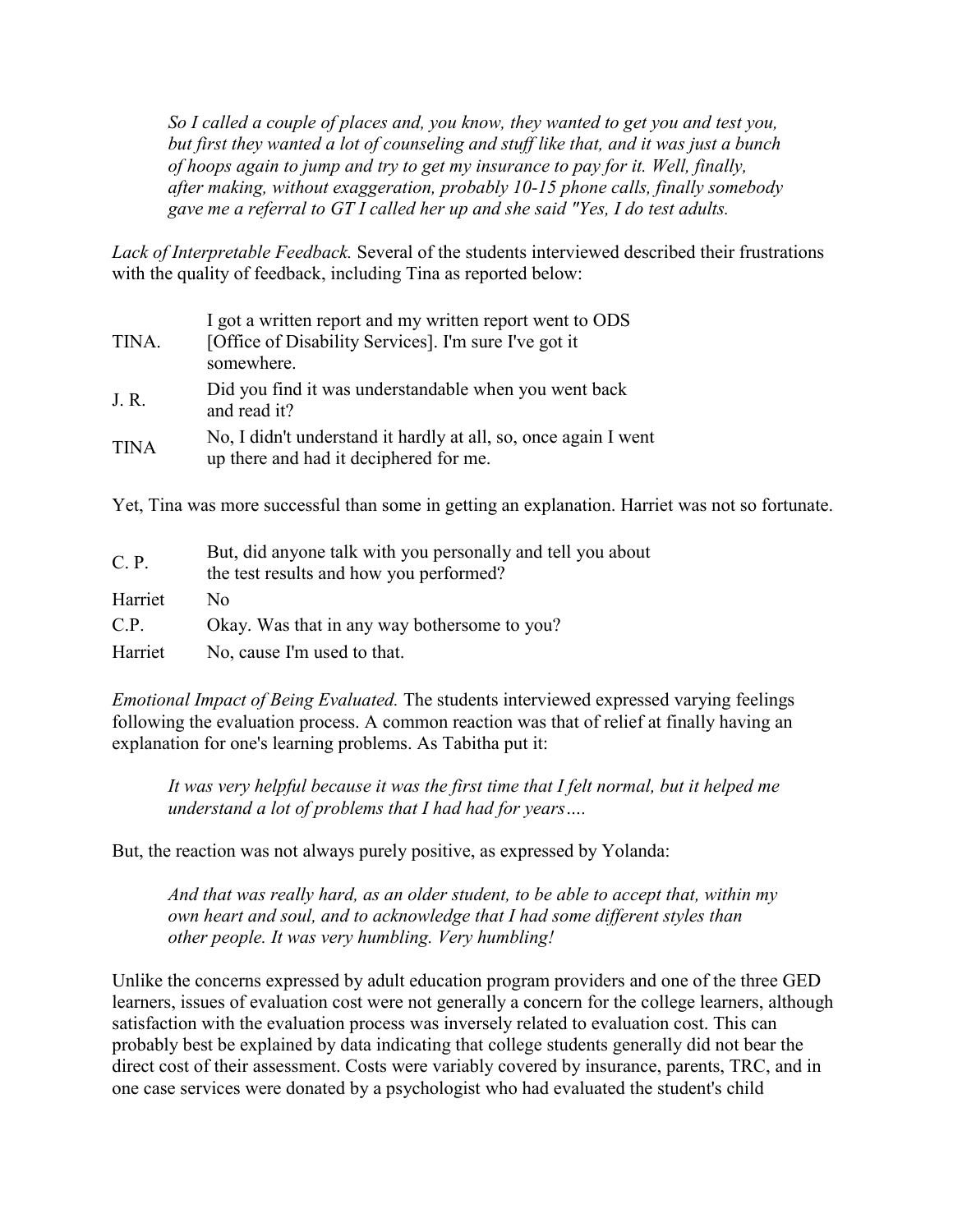C. P. Do you know who paid for it?

Harriet. I'm really not sure. ODS said it went through them.

- C. P. And, did you take on any of the cost of the testing.
- T. K. No, Texas Rehab paid for it.

## *Adult Education Program Student Data*

Three students enrolled in local ABE and GED programs were interviewed. The difficulty of locating students for this segment of the study was in itself informative. Adult education providers were requested to indicate on their survey if they knew of students who had recently been evaluated who would be willing to be interviewed. Only three students were identified through this process with whom interviews could be scheduled. A 33 year-old Mexican-American female was the only one with a history evidencing both a school-age diagnosis of LD and recent reevaluation as an adult. The other two students, a Native American female and White male, both in their mid-to-late 40s, described histories and current learning problems indicative of possible LD, but reported no formal evaluation for LD either as an adult or child. Other possible explanations for their history of learning difficulties were also present. The man reported a history of visual impairment discovered only after struggling through high school, while the woman reported a history of limited formal schooling. The stories of the undiagnosed adults, while not "on track" with the purposes of the study to investigate experiences with the evaluation process itself, became informative nonetheless about the numerous cases among students in basic education programs where LD is suspected but remains undiagnosed.

The experience of Jackie, who presented a history including formal diagnosis, was consistent with findings from college students and adult education providers who expressed dissatisfaction with limited or uninterpretable information coming from the evaluation process. She referred herself for evaluation, because as she put it, " she wanted to know what was wrong" after more than 10 years in her adult basic education program with limited progress. Of her evaluation experience she said:

#### *They just sent me some papers. They didn't really go over it. They just gave it to me and I showed it to her [teacher in ABE/GED program] and that was it.*

Brenda expressed her suspicion that she must have some sort of problem, given the continuing problem she had retaining what she is taught as she prepared for the remaining sections of the GED, especially mathematics.

*I tell Donald, I say, " I bet you get tired of me asking the same question." But, if I go home and try do it by myself, I don't get nowhere because I don't understand how it was done, even though he showed me 3 or 4 times, maybe more. It just won't stay.* 

At the same time she reported having had no particular difficulty with certain content-oriented sections of the GED, like the History and Science sections. When asked about previous testing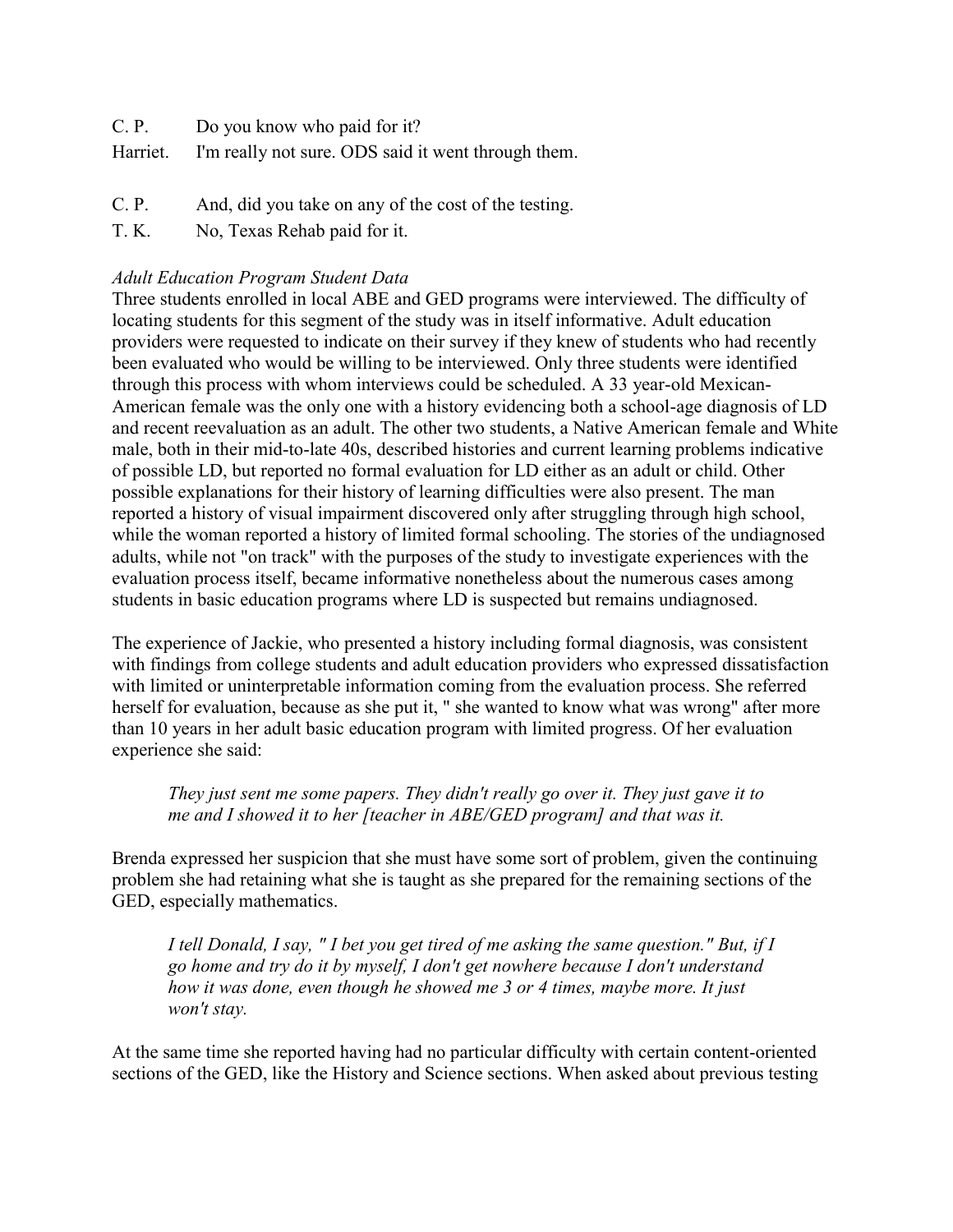for her apparent learning problems, she became emotional, and noted there were always other responsibilities which seemed to get in the way of being evaluated.

Hal, also undiagnosed, described similar difficulties with math, but was most troubled by his difficulties in reading and listening comprehension. Although his program allows him to use large-print materials to compensate for his visual impairment, he reported frequent difficulty understanding words he encounters while reading and driving, and similar difficulty with spoken language in the context of daily living.

*Hal Well, let's say I'm watching something on TV or a tape or something like that, and this particular word gets there that I don't know what it is or what it means, then the rest of it don't mean anything until I find out what that word means.* 

Most troubling for him was the slowness with which things seemed to "sink in," although, he as he put it, "If somebody can show me something long enough to get it through my head, then I know it and I'll argue with the next guy"

#### **Summary and Conclusions**

Both quantitative and qualitative data collected in the adult education provider component of the study indicate that many teachers and administrators working in ABE, GED, and ESL programs suspect there are a number of undiagnosed cases of LD in their classrooms. At the same time, there appear to be a number of barriers to obtaining age-appropriate, affordable, and interpretable diagnostic evaluations. Those interviewed described a sincere interest in helping students they perceived as having LD, but were frustrated by a lack of information regarding the assessment process In those relatively rare cases where they referred students for evaluation, they were moderately satisfied with the outcomes at best, with lack of interpretable feedback from evaluators as a primary reason for dissatisfaction. Not surprisingly given the findings from the adult education providers, few students from ABE/GED adult education programs who had recently completed an evaluation process were referred for interviews. Of three students interviewed, only one actually described a formal evaluation.

College students documented as learning disabled by their university Office for Disability Services provided a third source of data, both quantitative and qualitative. A surprisingly large proportion (55%) reported initial diagnosis during adulthood. Although they did not as a rule seem to have encountered the extent of barriers to access to affordable evaluation services as reported by staff and students in ABE/GED , they did in several cases encounter issues with quality of the evaluation process: finding age-appropriate assessment services; waiting for appointments, results, and the accommodations that hinged on diagnosis; and interpreting information provided as part of an evaluation report.

The results from adult education providers and undiagnosed students lead to several recommendations aimed as improving both access to and quality of evaluation experiences: (a) additional staff development on LD in adults, particularly with regard to indicators that warrant screening and possible evaluation, (b) coordinated referral systems, linking adult basic education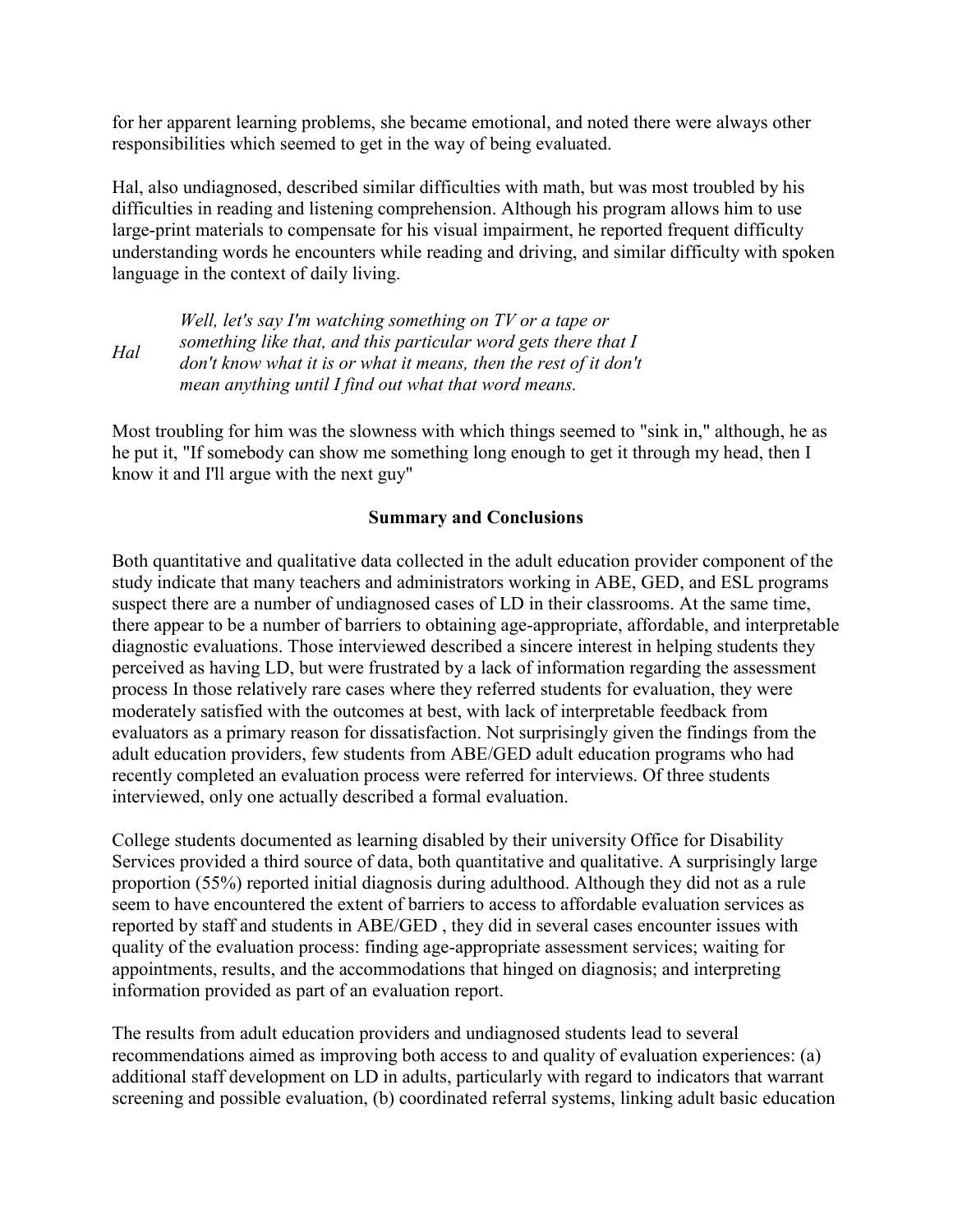programs with local assessment providers and agencies which may provide financial support for evaluation, (c) training for assessment providers regarding the kind of evaluation feedback useful in assisting teachers to make appropriate instructional and GED testing accommodations.

Results from college students and the one GED student formally diagnosed as LD lead to recommendations aimed at improved quality of the evaluation experience. The importance of providing clear explanations of evaluation findings directly to adult students was underscored. The capacity of students to develop effective learning strategies and act as their own advocates will be enhanced by providing them with explanations of their learning strengths and weaknesses that are understandable, whether they are enrolled in college or adult basic education settings.

### **References**

Brackett, J. & Mc Pherson,A.(1996) Learning disabilities diagnosis in postsecondary students: A comparison of discrepancy-based diagnostic models. In In N. Gregg, C. Hoy, and Gay, A. F. (Eds). *Adults with learning disabilities: Theoretical and practical perspectives* (pp. 68-84) New York: Guilford Press

Carlton, P. M. & Walkenshaw, D. (1991). Diagnosis of learning disabilities in postsecondary institutions. *Journal of Postsecondary Education and Disability,* 9 (1-2), 197-206.

Gregg, N., Scott, S., McPeck, D., & Ferri, B. (1999). Definitions and eligibility criteria applied to adolescent and adult population withlearning disabilities across agencies. Learning Disability Quarterly, 22(3), 213-23. Holstein and Gubrium, (1994). Phenomenology, ethnomethodology, and interpretive practices. In N. Denzin, & Y. S. Lincoln. *Handbook of qualitative research.* Thousand Oaks, CA: Sage

Koller J. R. & Holliday, G. A. (1998) Learning disability characteristics and job success: A holistic situational assessment model for vocational planning. In S. A. Vogel, and S. Reder, (Eds.) *Learning disabilities, literacy, and adult education*. (pp. 295-312). Baltimore: Brookes Publishing.

Riccio & Hynd, (1996) Neurobiological research specific to the adult population with LD. In N. Gregg, C. Hoy, and Gay, A. F. (Eds). *Adults with learning disabilities: Theoretical and practical perspectives* (pp. 127-143) New York: Guilford Press

Ross-Gordon, J.M. (1998). Literacy education for adults with learning disabilities: Perspectives from the adult education side of the mirror. In S. Vogel and S. Reder (Eds). *Learning disabilities, literacy, and adult education.* Baltimore: Brookes Publishing.

Ryan, A.& Rice, L. (1993) Learning disabilities in adult basic education: A survey of current practices. *Journal of Postsecondary Education and Disability.* 10 (3), 31-40.

*Screening for adults with learning disabilities: The role of the practitioner in the assessment process.* (1995) Washington, D. C: Academy for Educational Development, National Adult Literacy and Learning Disabilities Center. ED 387 988